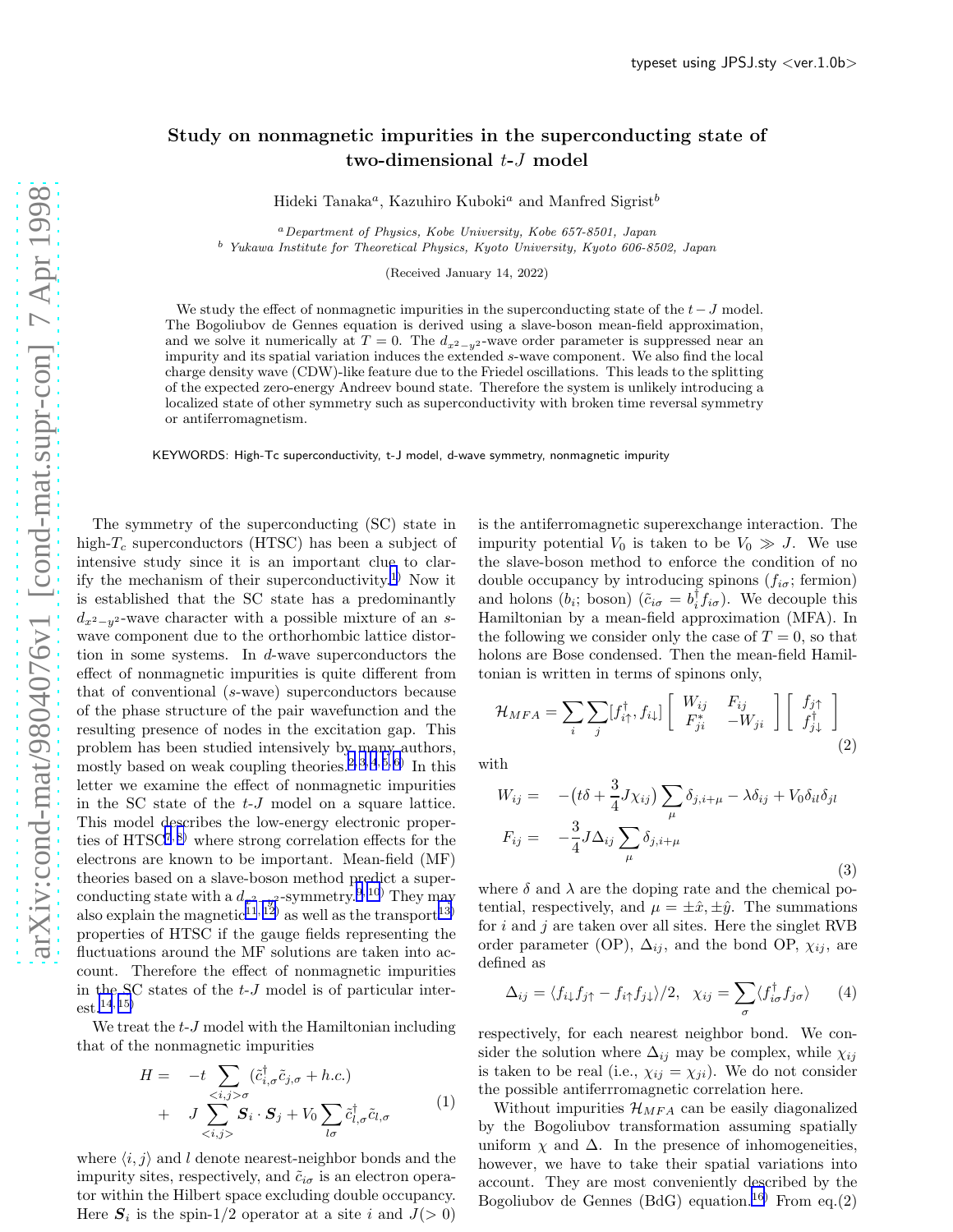it is obtained as

$$
\epsilon_n \left[ \begin{array}{c} u_n(i) \\ v_n(i) \end{array} \right] = \sum_j \left[ \begin{array}{cc} W_{ij} & F_{ij} \\ F_{ji}^* & -W_{ji} \end{array} \right] \left[ \begin{array}{c} u_n(j) \\ v_n(j) \end{array} \right]. \tag{5}
$$

Here  $(u_n(i), v_n(i))$  is the wave function at a site i, and  $\epsilon_n$  is the corresponding energy eigenvalue. The OP's  $\chi_{ij}$ and  $\Delta_{ij}$ , and the doping rate  $\delta$  (we take  $\lambda$  as an input parameter) are expressed in terms of  $u_n(i)$  and  $v_n(i)$ ,

$$
\chi_{ij} = 2 \sum_{n} \left[ u_n^*(i) u_n(j) f(\epsilon_n) + v_n(i) v_n^*(j) \{ 1 - f(\epsilon_n) \} \right]
$$
  
\n
$$
\Delta_{ij} = \frac{1}{2} \sum_{n} \left[ \{ v_n^*(i) u_n(j) + v_n^*(j) u_n(i) \} f(\epsilon_n) - \{ u_n(i) v_n^*(j) + u_n(j) v_n^*(i) \} \{ 1 - f(\epsilon_n) \} \right]
$$

$$
\delta = 1 - \frac{2}{N} \sum_{n} \sum_{i} \left[ |u_n(i)|^2 f(\epsilon_n) + |v_n(i)|^2 \{1 - f(\epsilon_n)\} \right]
$$
\n(6)

where  $f(\epsilon)$  is the Fermi distribution function and N is the total number of lattice sites.

We numerically solve the self-consistency equations (5) and (6). For simplicity we assume that  $\chi_{ij}$  has a spatially uniform value (obtained by MFA without impurity) except for the bonds connected to the impurity sites where  $\chi_{ij} = 0$ . First we choose  $\lambda$ , and assume some initial values of  $\Delta_{ij}$  and  $\delta$ . Inserting these into the BdG equation we diagonalize the resulting matrix using Householder method (the size of the matrix is  $2M^2 \times 2M^2 (=$  $2N \times 2N$ , if the system size is  $M \times M (= N)$ .<sup>[17](#page-2-0))</sup> Then we recalculate  $\Delta_{ij}$  and  $\delta$  according to eq.(6). This procedure is iterated until the convergence is reached. From  $\Delta_{ij}$  we define a  $d_{x^2-y^2}$ - and an extended s- wave OP component on the site  $i$ ,

$$
\Delta_d(i) \equiv (\Delta_{i,i+x} + \Delta_{i,i-x} - \Delta_{i,i+y} - \Delta_{i,i-y})/4
$$
  
\n
$$
\Delta_s(i) \equiv (\Delta_{i,i+x} + \Delta_{i,i-x} + \Delta_{i,i+y} + \Delta_{i,i-y})/4,
$$
\n(7)

where x and y correspond to one lattice constant in xand y-direction, respectively. We have checked that the values obtained for the system without impurities agree well with those in the usual mean-field calculation, when  $M \geq 16$ . In this case only  $\Delta_d$  is finite and it has a spatially uniform value.

Now we turn to the results for the system with an impurity. We consider the case where the concentration of impurities is low so that the states around the impurities can be treated independently. We fix  $t/J = 3$ throughout in the following, and the doping rates are chosen to be  $\delta = 0.20$ . (We have studied the system with  $0.05 \le \delta \le 0.20$ . The results are qualitatively the same for all cases.) In Fig.1 the spatial variation of  $\Delta_d$  is shown, which is suppressed near the impurity, and the effect is strongest along the diagonals of the square lattice. This is due to the interference effects for momenta close to the gap nodes (sign change of the pair wave function). The extended s-wave component is induced in the region where  $\Delta_d$  is not uniform (Fig.2), and  $\Delta_s$  at sites rotated 90 degree around the impurity have the same magnitude but the opposite sign. It vanishes for sites located along the diagonals passing through the impurity site. ( $\Delta_d$  and

 $\Delta_s$  are always real in the solutions we found.)

We analyze the above results qualitatively by using the GL theory (though GL theory is not quantitatively valid at  $T = 0$ ). The GL free energy for the system with an impurity is written generically  $as^{18}$ 

$$
\mathcal{F} = \int d^2 \mathbf{r} \left[ \sum_{j=d,s} \{ \tilde{a}_j(T) |\Delta_j|^2 + \beta_d |\Delta_j|^4 + K_j |\nabla \Delta_j|^2 \} \right. \n+ \gamma_1 |\Delta_d|^2 |\Delta_s|^2 + \frac{1}{2} \gamma_2 (\Delta_d^{*2} \Delta_s^2 + \Delta_d^2 \Delta_s^{*2}) \n+ \tilde{K} \{ (\partial_x \Delta_d)^* (\partial_x \Delta_s) - (\partial_y \Delta_d)^* (\partial_y \Delta_s) + c.c \} \n+ g_d \delta(\mathbf{r}) |\Delta_d|^2 + g_s \delta(\mathbf{r}) |\Delta_s|^2 \}
$$
\n(8)

where the last line represents the effect of the impurity located at  $r = 0$  ( $g_d > 0$ ,  $g_s > 0$ ), and the crystal axis directions are denoted as  $x$  and  $y$ . We note that the coupling term like  $(\Delta_d \Delta_s^* + c.c.)$  should not arise due to the symmetry. Due to the  $g_d$  term  $\Delta_d$  is suppressed and its gradient becomes finite over the range of the coherence length. Then  $\Delta_s$  is induced through the mixed gradient  $(K)$ -term. In the K-term the gradients in x and y directions have opposite sign following the  $\Delta_d$ -symmetry, and the induced  $\Delta_s$  must reflect this property. Therefore  $\Delta_s$ should change sign under 90-degree rotation around the impurity. When the continuous change of the phases of  $\Delta_d$  and  $\Delta_s$  were allowed,  $\Delta_s$  could change sign under 90-degree rotation with keeping its amplitude finite (i.e.,  $\phi_{ds} = \pm \pi/2$  along the diagonals). If the relative phase between  $\Delta_d$  and  $\Delta_s$  ( $\phi_{ds}$ ) is neither 0 or  $\pi$ , the state has  $(d + is)$ - or  $(d - is)$ -symmetry and breaks time reversal symmetry  $\mathcal{T}^{(19,20)}$  In this case the gap nodes disappear in the vicinity of the impurity and the system could gain more condensation energy. In our calculation no solution of this type with  $\Delta_d$  and  $\Delta_s$  in a complex combination appeared for the doping range  $0.05 \le \delta \le 0.20$ . In the following we would like to discuss a possible reason for this result.

It has been discussed previously based on the T-matrix approximation that non-magnetic impurities in a d-wave superconductor create a subgap bound state,<sup>[5](#page-2-0))</sup> similar to Shiba's bound state in a conventional superconductor around a magnetic impurity.<sup>[21\)](#page-2-0)</sup> In the T-matrix formulation it is found that a single bound state occurs at the Fermi level (zero-energy) in the unitary limit, i.e. for a strong impurity potential.<sup>[5\)](#page-2-0)</sup> This is understood also within the BdG formulation as an Andreev bound state.[22](#page-2-0)) Because a strong scattering center destroys the gap in the near vicinity of the impurity, quasiparticles can be trapped in this potential well and is subject to Andreev reflection at the walls of this well. Their energies are determined by the phase of the gap function in the momentum directions which the particle-hole tra-jectories connect via scattering at the impurity.<sup>[22\)](#page-2-0)</sup> For the d-wave superconductor there are two possible phase differences, 0 and  $\pi$ . The former leads to a state at the bulk gap value while the later generates a zero-energy bound state similar to the one at the [110]-oriented surface of a  $d_{x^2-y^2}$ -wave superconductor.<sup>[22](#page-2-0), [23, 24, 25](#page-2-0), [26](#page-2-0), [27, 28\)](#page-2-0)</sup> The presence of the latter bound states should yield a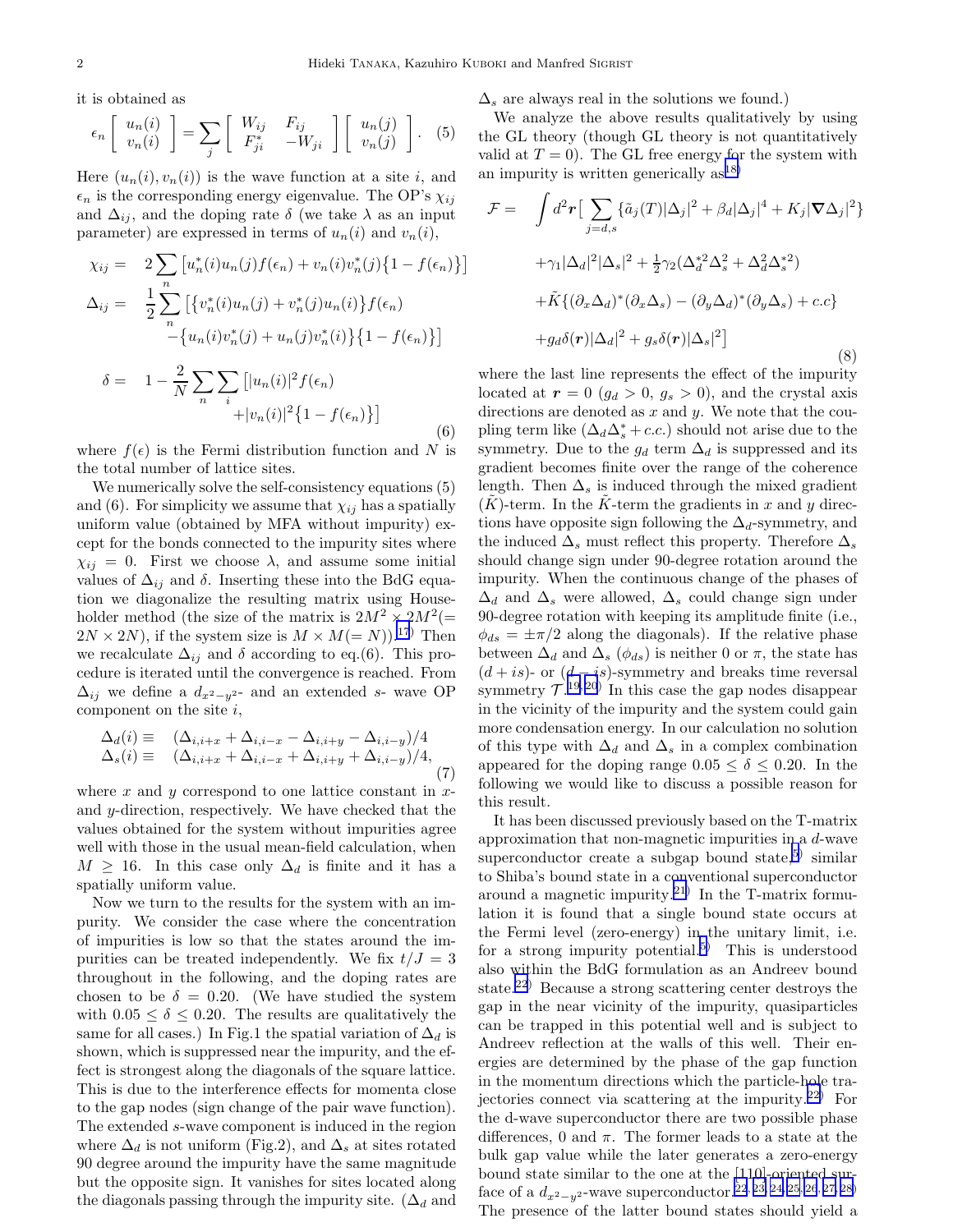<span id="page-2-0"></span>finite contribution of local density of states (LDOS) at the Fermi energy. In this case it could be energetically favorable to twist the OP phase in order to shift the zero-energy bound state away from the Fermi energy. Such a state would then correspond to the state with locally broken time reversal symmetry around the impurity as mentioned above. This effect is, of course, a matter of competition between the energy gain of the quasiparticles and the energy expense due to phase gradients (yielding supercurrents) introduced by the twist.

In order to examine this view we consider the LDOS which is denoted as  $N(\mathbf{r}_i, \omega)$  on the site i,

$$
N(\mathbf{r}_i, \omega) = \sum_n \left[ |u_n(i)|^2 \delta(\omega - \epsilon_n) + |v_n(i)|^2 \delta(\omega + \epsilon_n) \right].
$$
\n(9)

In Fig.3 we show the result for  $N(r_i, \omega)$  for a nearest neighbor site of the impurity ( $\delta = 0.20$ ). At an energy much lower than the gap value ( $\Delta_d \sim 0.12$ ) we find bound states. The bound state energy is different from the naively expected value, i.e., zero, leading to a small gap between the state below and above the Fermi energy. The LDOS is different for these two states, since the doped system is not particle-hole symmetric.

The splitting of the expected zero-energy bound state into levels slightly above and below zero occurs obviously without the  $\mathcal T$ -violation, since our solution has only real superconducting OP's. This splitting may have various reasons. The validity of arguments based on the Andreev approximation might not be guaranteed here. Another important aspect is, however, connected with charge density oscillations as shown in Fig.4. They originate from the Friedel oscillations due to the presence of the impurity. The dominant Q-vector lies along the [110] direction which is for  $\delta = 0.2$  very close to  $\mathbf{Q} = (\pi, \pi)$  and leads to a nearly commensurate charge density staggering. In the vicinity of the impurity these lead to a charge density wave (CDW) like environment with an effective "doubling of the unit cell" so that the local opening of a gap is expected. We would like to emphasize, however, that this CDW feature is not the result of an instability triggered by the quasiparticle density of states at the Fermi level, but is driven by the presence of the impurity. The fact that there is no quasiparticle peak in the LDOS at zero energy leads to the conclusion that a transition to a state with local  $\mathcal T$ -violation or antiferromagnetic order is very unlikely to occur.

In summary we have studied the effects of nonmagnetic impurities in the superconducting state of the  $t-J$ model using the Bogoliubov de Gennes equation derived via a slave-boson mean-field approximation. Near the impurity the d-wave OP is suppressed, and the extended s-wave component is induced as expected also from the GL description. The CDW-like feature due to the Friedel oscillations is most likely responsible for the double peak structure found in the LDOS at energies close to zero. We conclude that the violation of time reversal symmetry is suppressed here due to the removal of a quasiparticle bound state at zero energy. This is in contrast to the situation at the surface or at interfaces between d-wave superconductors.

We are grateful to M. Ogata, H. Fukuyama and C. Honerkamp for helpful discussions. We also thank T. Nishino for useful advice on numerical calculations. K.K was supported by Grant-in Aid for Scientific Research on Priority Areas "Anomalous metallic state near the Mott transition" from the Ministry of Education, Science and Culture of Japan.

- 1) D. Scalaplino: Phys. Rep. 250 (1995) 329.
- 2) T. Hotta: J. Phys. Soc. Jpn. 62 (1993) 274; Phys. Rev. B52 (1995) 13041.
- 3) P.J. Hirschfeld and N. Goldenfeld: Phys. Rev. B48 (1993) 4219.
- 4) Y. Sun and K. Maki: Phys. Rev. B51 (1995) 6059.
- 5) A.V. Balatsky, M.I. Slakola and A. Rosengren, Phys. Rev. B51, 15547 (1995).
- 6) S. Haas, A.V. Balatsky, M. Sigrist and T.M. Rice: Phys. Re. B56 (1997) 5108.
- 7) P.W. Anderson: Science 235 (1987) 1196.
- 8) F.C. Zhang and T.M. Rice: Phys. Rev. B37 (1988) 3759.
- 9) Y. Suzumura, Y. Hasegawa and H. Fukuyama: J. Phys. Soc. Jpn. 57 580 (1988).
- 10) G. Kotliar and J. Liu: Phys. Rev. B38 5142 (1988).
- 11) T. Tanamoto, K. Kuboki and H. Fukuyama: J. Phys. Soc. Jpn. 60 3072 (1991).
- 12) H. Fukuyama, H. Kohno, B. Normand and T. Tanamoto: J. Low Temp. Phys., 99, 429 (1995).
- N. Nagaosa and P.A. Lee: Phys. Rev. Lett. **64** (1990) 2450; P.A. Lee and N. Nagaosa: Phys. Rev. B46 5621 (1992).
- 14) S. Odashima and H. Matsumoto: Phys. Rev. B56 (1007) 126. In this paper the effect of a nonmagnetic impurity in  $t-J$  model is studied, but not in the superconducting state.
- 15) After the completion of this work we learned that a similar result was independently obtained by; H. Tsuchiura, Y. Tanaka, M. Ogata and S. Kashiwaya: private communications.
- 16) See e.g., P.G. de Gennes: Superconductivity of Metals and Alloys (Addison-Wesley,1989).
- 17) For numerical diagonalization of matrices we have used the computer program written by H. Nishimori; TITPACK version2.
- 18) For a review see M. Sigrist and K. Ueda, Rev. Mod. Phys., 63, 239 (1991).
- 19) For a review on  $\mathcal{T}\text{-breaking superconducting states, see M.}$ Sigrist: to appear in Prog. Theor. Phys.
- 20) M. Sigrist, K. Kuboki, A.B. Kukulov, D.B. Bailey and R.B. Laughlin: Czech. J. Phys. 46 (1996) 3159.
- 21) H. Shiba, Prog. Theor. Phys. 40, 435 (1968).
- 22) C.-R. Hu: Phys. Rev. Lett. 72 (1994) 1526.
- 23) M. Matsumoto and H. Shiba: J. Phys. Soc. Jpn. 64 (1995) 1703.
- 24) Y. Tanaka and S. Kashiwaya: Phys. Rev. Lett. 74 (1995) 3451.
- 25) L.J. Buchholtz, M. Paumbo, D. Rainer and J.A. Sauls: J. Low. Temp. Phys. 101 (1995) 1079; ibid. 1099.
- Y. Nagato and K. Nagai: Phys. Rev. **B51** (1995) 16254.
- 27) M.B. Barash, H. Burkhardt and D. Rainer: Phys. Rev. Lett. 77 (1996) 4070.
- 28) M.B. Walker, P. Pairor and M.E. Zhitomirsky: Phys. Rev. B56 (1997) 9015.

Fig. 1 The spatial variation of  $\Delta_d$  in the system with an impurity. Here  $\delta = 0.20, t/J = 3$  and the system size is  $N = 16 \times 16$ .

Fig. 2 The spatial variation of  $\Delta_s$  in the system with an impurity. Here  $\delta = 0.20$ ,  $t/J = 3$  and the system size is  $N = 16 \times 16$ .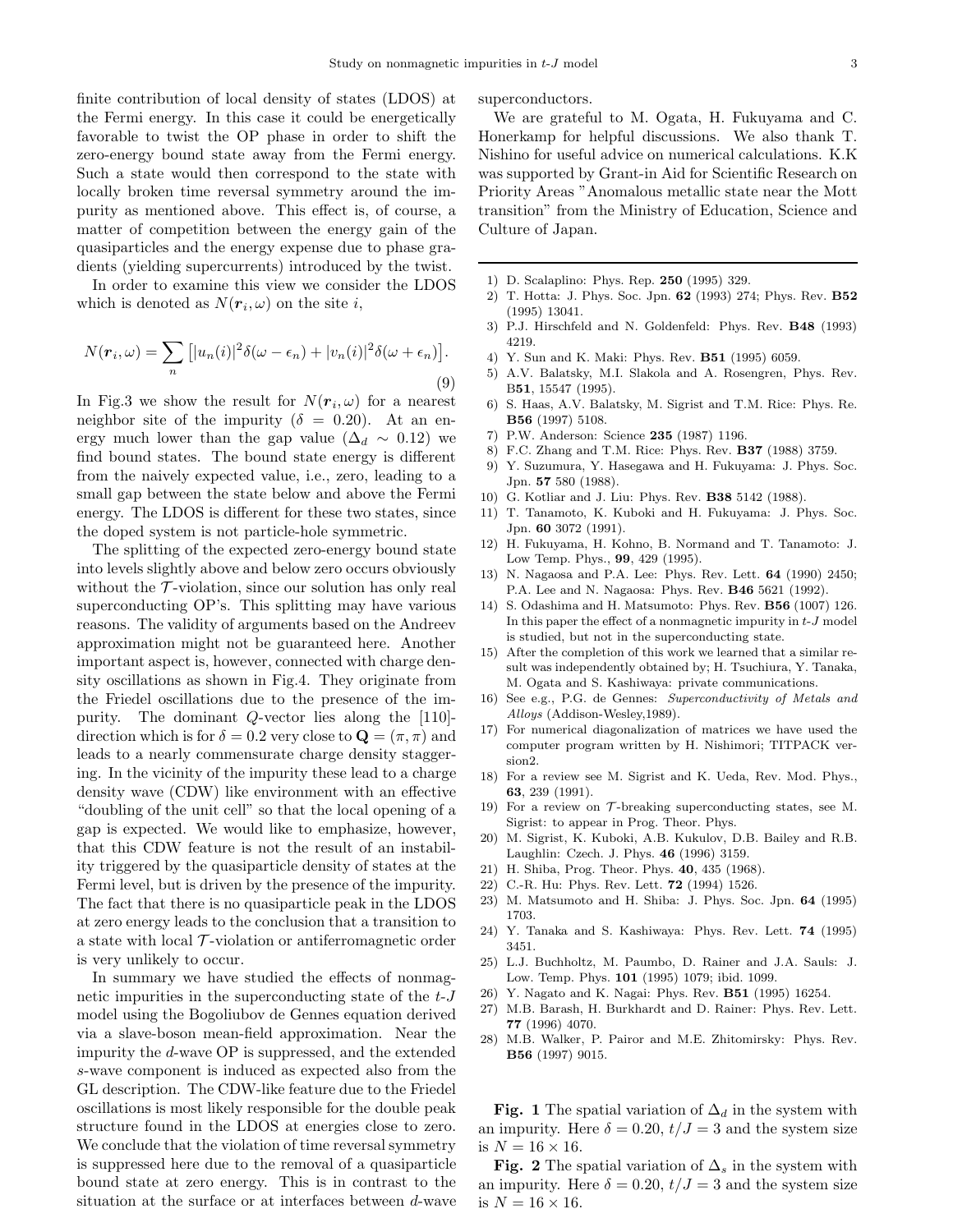Fig. 3 LDOS at a nearest neighbor site of the impurity with  $\delta = 0.20$ ,  $t/J = 3$  and  $N = 18 \times 18$ . Here we have introduced finite width  $\Gamma=0.008J$  to each state.

Fig. 4 The electron density around the impurity. Here  $\delta = 0.20, t/J = 3$  and the system size is  $N = 18 \times 18$ .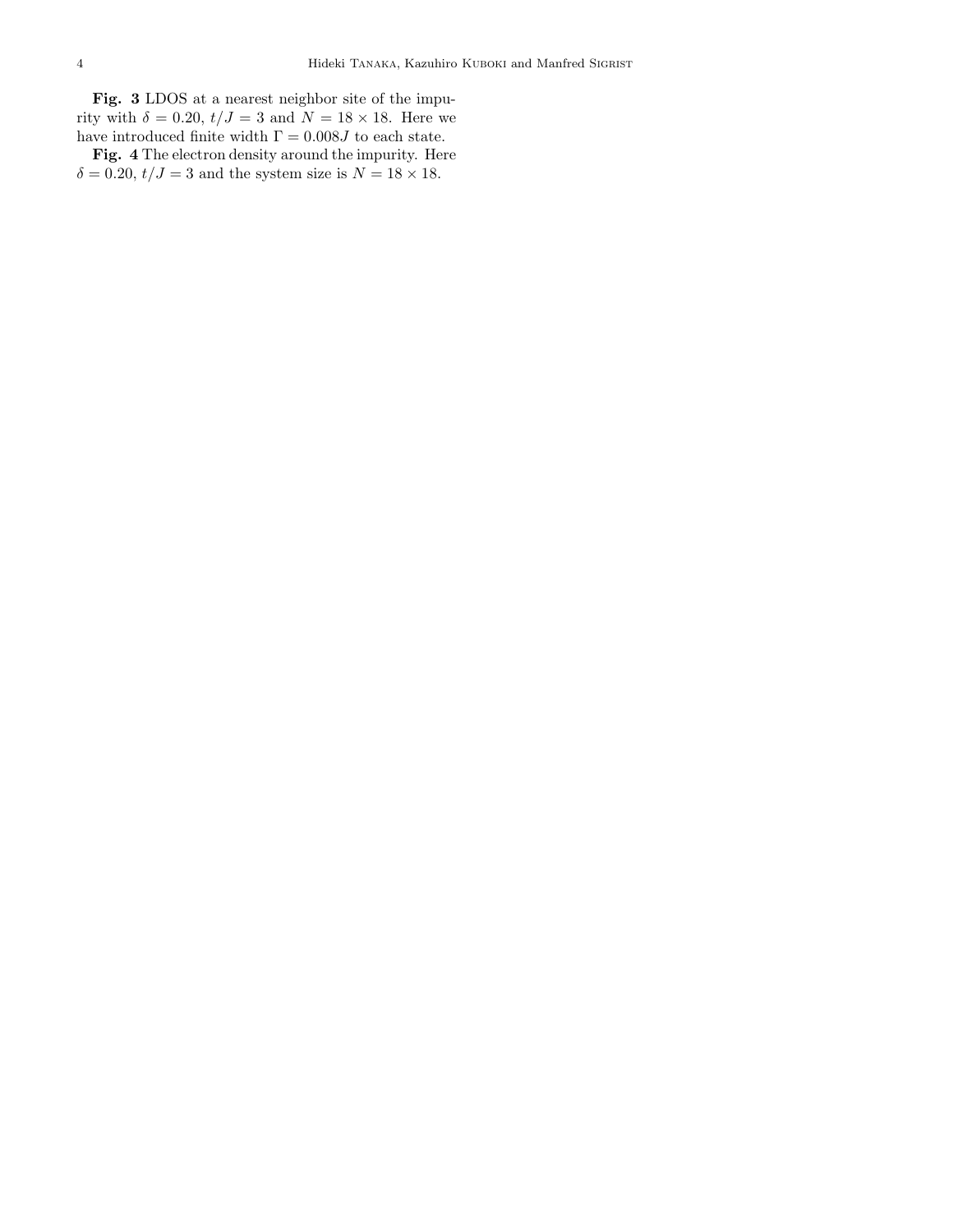This figure "fig1.gif" is available in "gif" format from:

<http://arxiv.org/ps/cond-mat/9804076v1>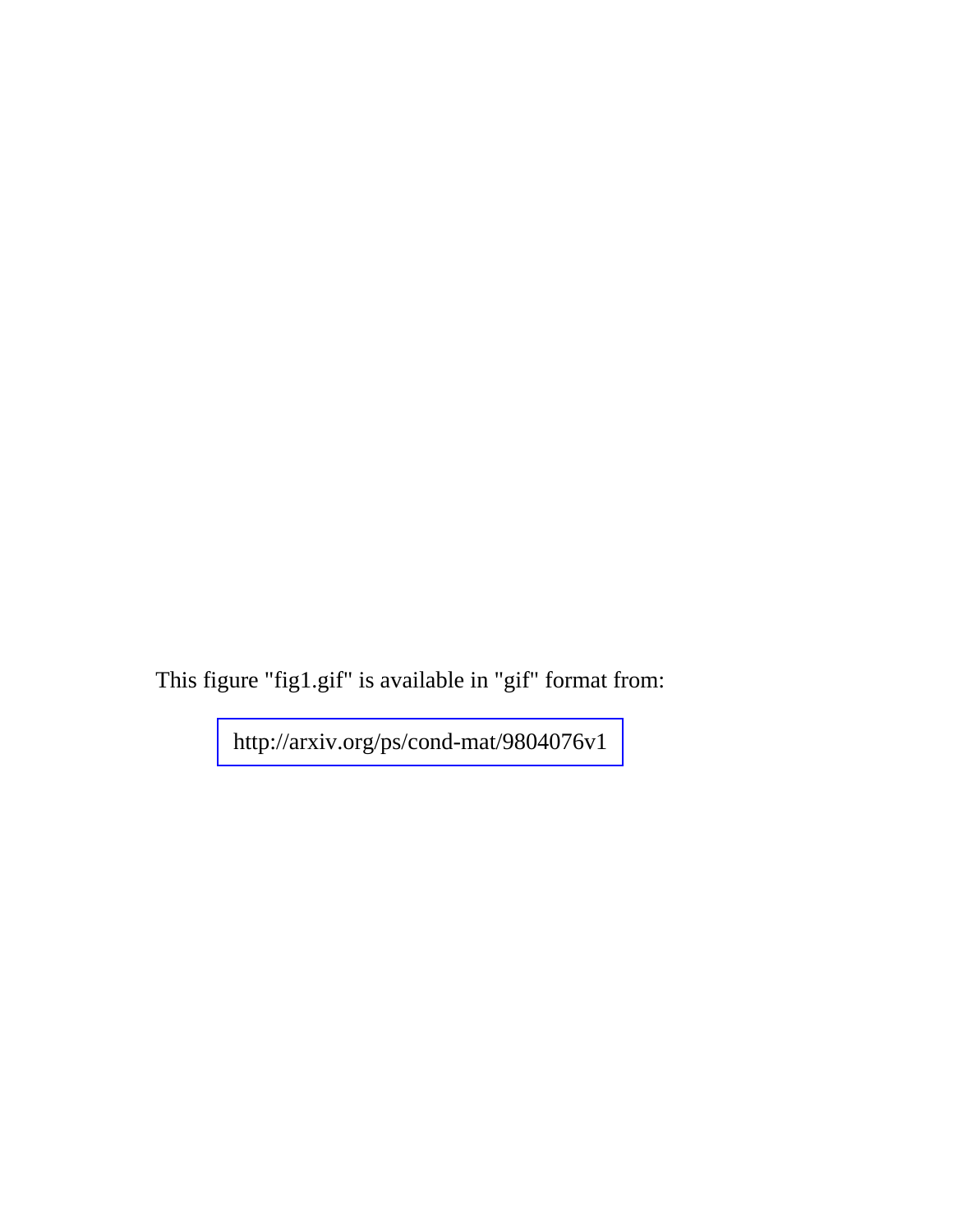This figure "fig2.gif" is available in "gif" format from:

<http://arxiv.org/ps/cond-mat/9804076v1>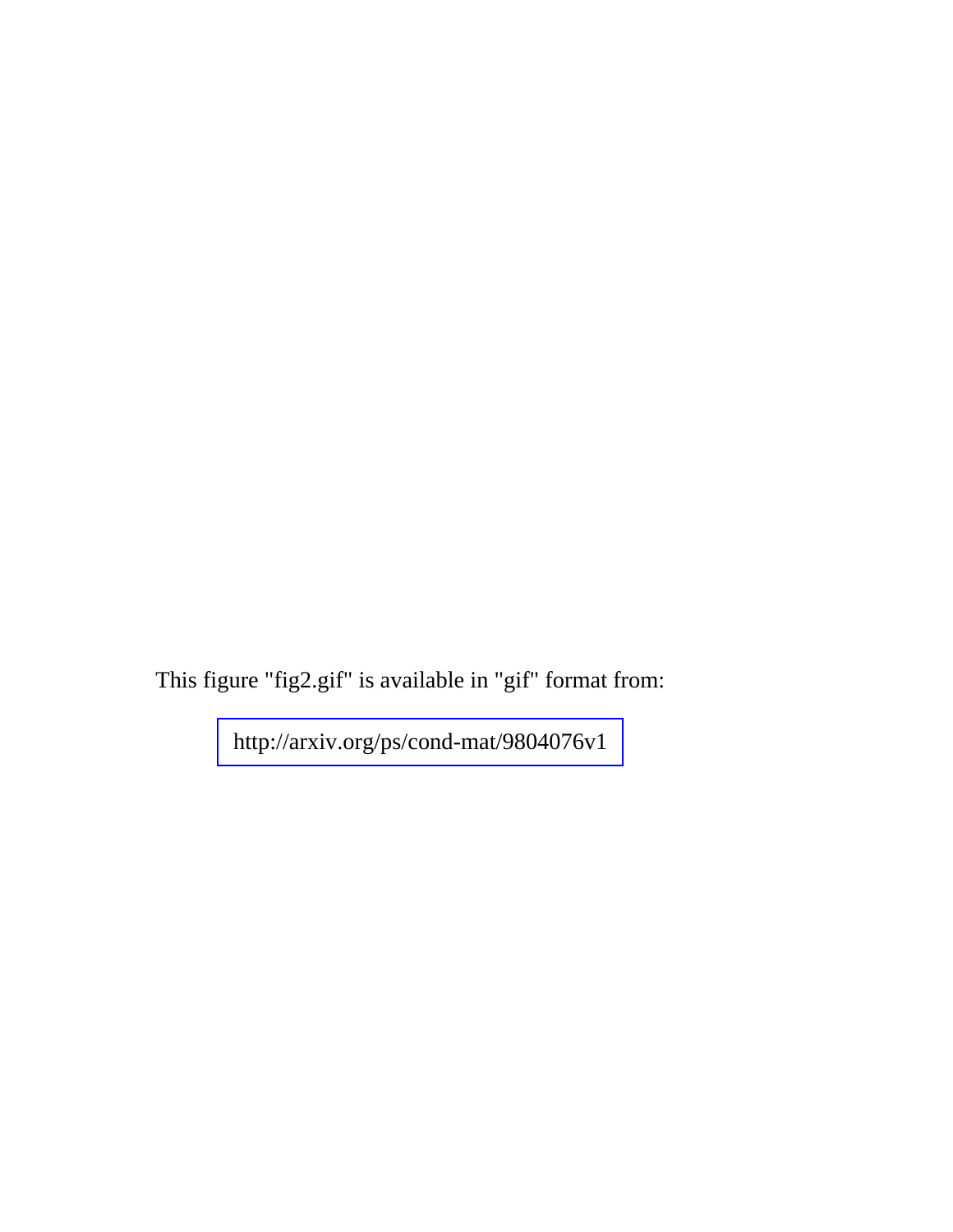